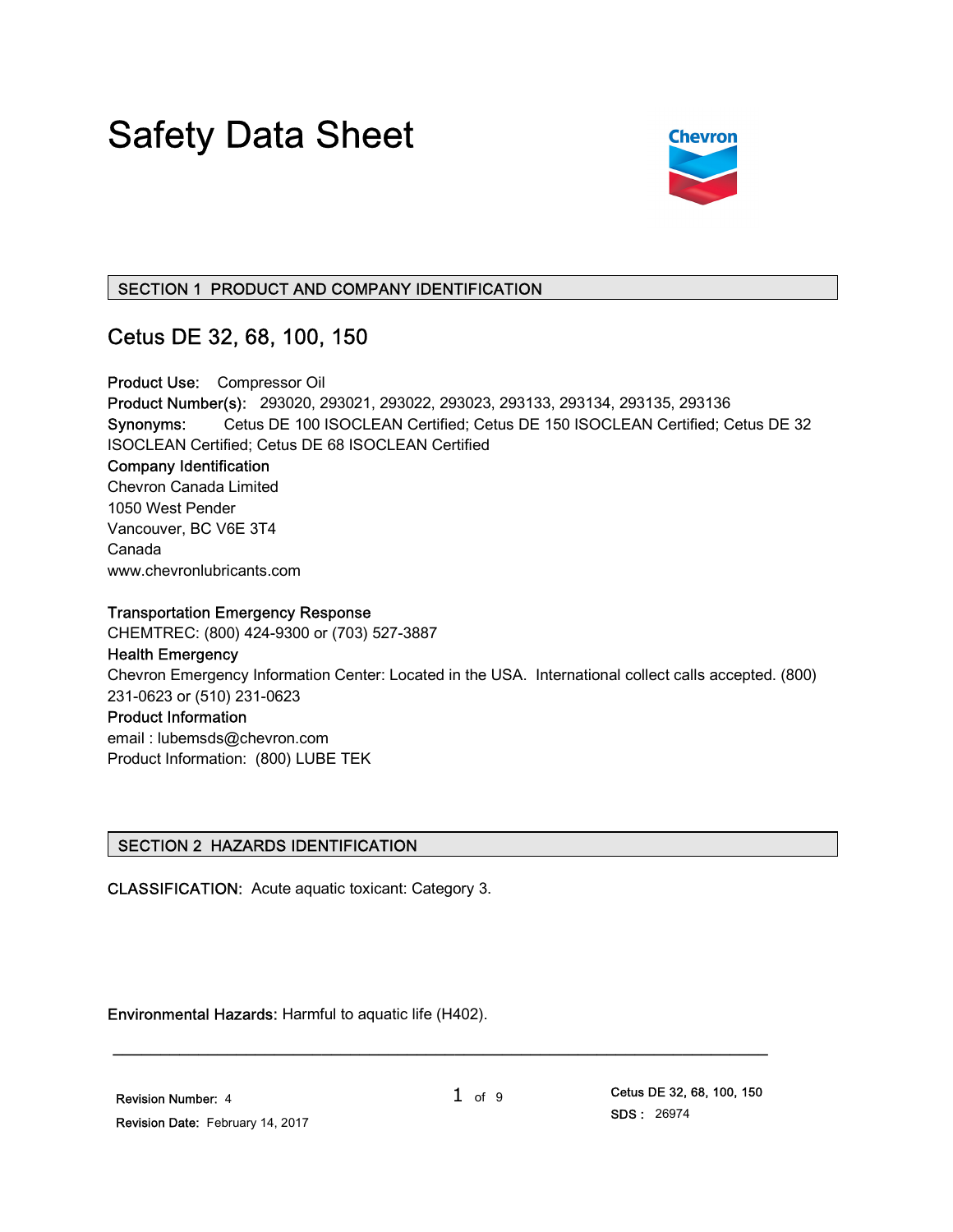# PRECAUTIONARY STATEMENTS:

Prevention: Avoid release to the environment (P273).

Disposal: Dispose of contents/container in accordance with applicable local/regional/national/international regulations (P501).

# SECTION 3 COMPOSITION/ INFORMATION ON INGREDIENTS

| <b>COMPONENTS</b>                                                 | l CAS NUMBER  | <b>LAMOUNT</b>          |
|-------------------------------------------------------------------|---------------|-------------------------|
| Phenothiazine                                                     | $92 - 84 - 2$ | 0.1 - $\leq$ 1 % weight |
| N, N-Bis(2-ethylhexyl)-4-methyl-1H-benzotriazole-1-m   80584-90-3 |               | 0.1 - $\leq$ 1 % weight |
| ethylamine                                                        |               |                         |

Information on ingredients that are considered Controlled Products and/or that appear on the WHMIS Ingredient Disclosure List (IDL) is provided as required by the Canadian Hazardous Products Act (HPA, Sections 13 and 14). Ingredients considered hazardous under the OSHA Hazard Communication Standard, 29 CFR 1910.1200, are also listed. See Section 15 for additional regulatory information.

# SECTION 4 FIRST AID MEASURES

# Description of first aid measures

Eye: No specific first aid measures are required. As a precaution, remove contact lenses, if worn, and flush eyes with water.

Skin: No specific first aid measures are required. As a precaution, remove clothing and shoes if contaminated. To remove the material from skin, use soap and water. Discard contaminated clothing and shoes or thoroughly clean before reuse.

Ingestion: No specific first aid measures are required. Do not induce vomiting. As a precaution, get medical advice.

Inhalation: No specific first aid measures are required. If exposed to excessive levels of material in the air, move the exposed person to fresh air. Get medical attention if coughing or respiratory discomfort occurs.

# Most important symptoms and effects, both acute and delayed IMMEDIATE HEALTH EFFECTS

Eye: Not expected to cause prolonged or significant eye irritation.

Skin: Contact with the skin is not expected to cause prolonged or significant irritation. Contact with the skin is not expected to cause an allergic skin response. Not expected to be harmful to internal organs if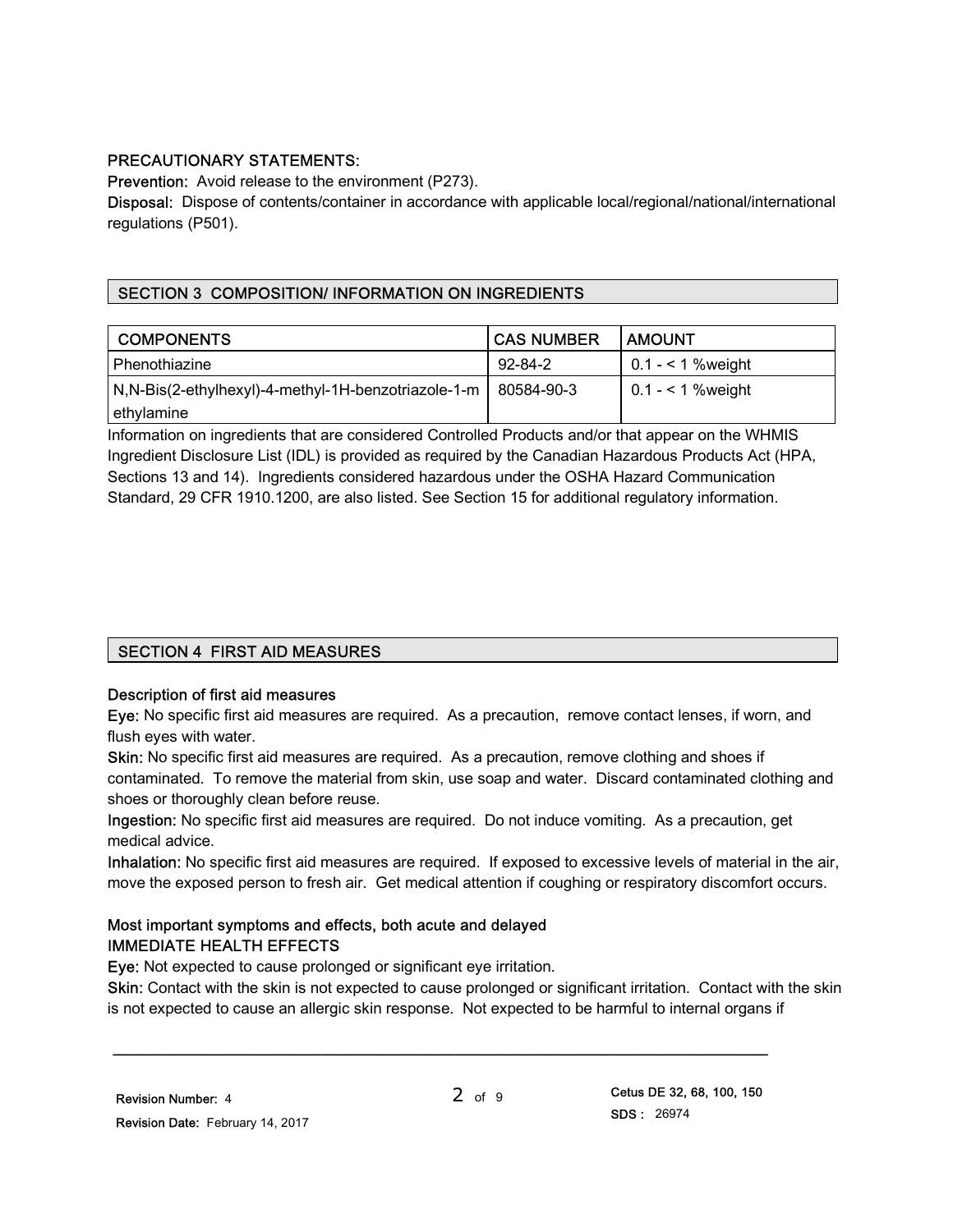absorbed through the skin. High-Pressure Equipment Information: Accidental high-velocity injection under the skin of materials of this type may result in serious injury. Seek medical attention at once should an accident like this occur. The initial wound at the injection site may not appear to be serious at first; but, if left untreated, could result in disfigurement or amputation of the affected part.

# Ingestion: Not expected to be harmful if swallowed.

Inhalation: Not expected to be harmful if inhaled. Contains a synthetic hydrocarbon oil. May cause respiratory irritation or other pulmonary effects following prolonged or repeated inhalation of oil mist at airborne levels above the recommended mineral oil mist exposure limit. Symptoms of respiratory irritation may include coughing and difficulty breathing.

# Indication of any immediate medical attention and special treatment needed

Note to Physicians: In an accident involving high-pressure equipment, this product may be injected under the skin. Such an accident may result in a small, sometimes bloodless, puncture wound. However, because of its driving force, material injected into a fingertip can be deposited into the palm of the hand. Within 24 hours, there is usually a great deal of swelling, discoloration, and intense throbbing pain. Immediate treatment at a surgical emergency center is recommended.

# SECTION 5 FIRE FIGHTING MEASURES

EXTINGUISHING MEDIA: Use water fog, foam, dry chemical or carbon dioxide (CO2) to extinguish flames.

Unusual Fire Hazards: Leaks/ruptures in high pressure system using materials of this type can create a fire hazard when in the vicinity of ignition sources (eg. open flame, pilot lights, sparks, or electric arcs).

# PROTECTION OF FIRE FIGHTERS:

Fire Fighting Instructions: This material will burn although it is not easily ignited. See Section 7 for proper handling and storage. For fires involving this material, do not enter any enclosed or confined fire space without proper protective equipment, including self-contained breathing apparatus.

Combustion Products: Highly dependent on combustion conditions. A complex mixture of airborne solids, liquids, and gases including carbon monoxide, carbon dioxide, and unidentified organic compounds will be evolved when this material undergoes combustion.

# SECTION 6 ACCIDENTAL RELEASE MEASURES

Protective Measures: Eliminate all sources of ignition in vicinity of spilled material.

Spill Management: Stop the source of the release if you can do it without risk. Contain release to prevent further contamination of soil, surface water or groundwater. Clean up spill as soon as possible, observing precautions in Exposure Controls/Personal Protection. Use appropriate techniques such as applying non-combustible absorbent materials or pumping. Where feasible and appropriate, remove contaminated soil. Place contaminated materials in disposable containers and dispose of in a manner consistent with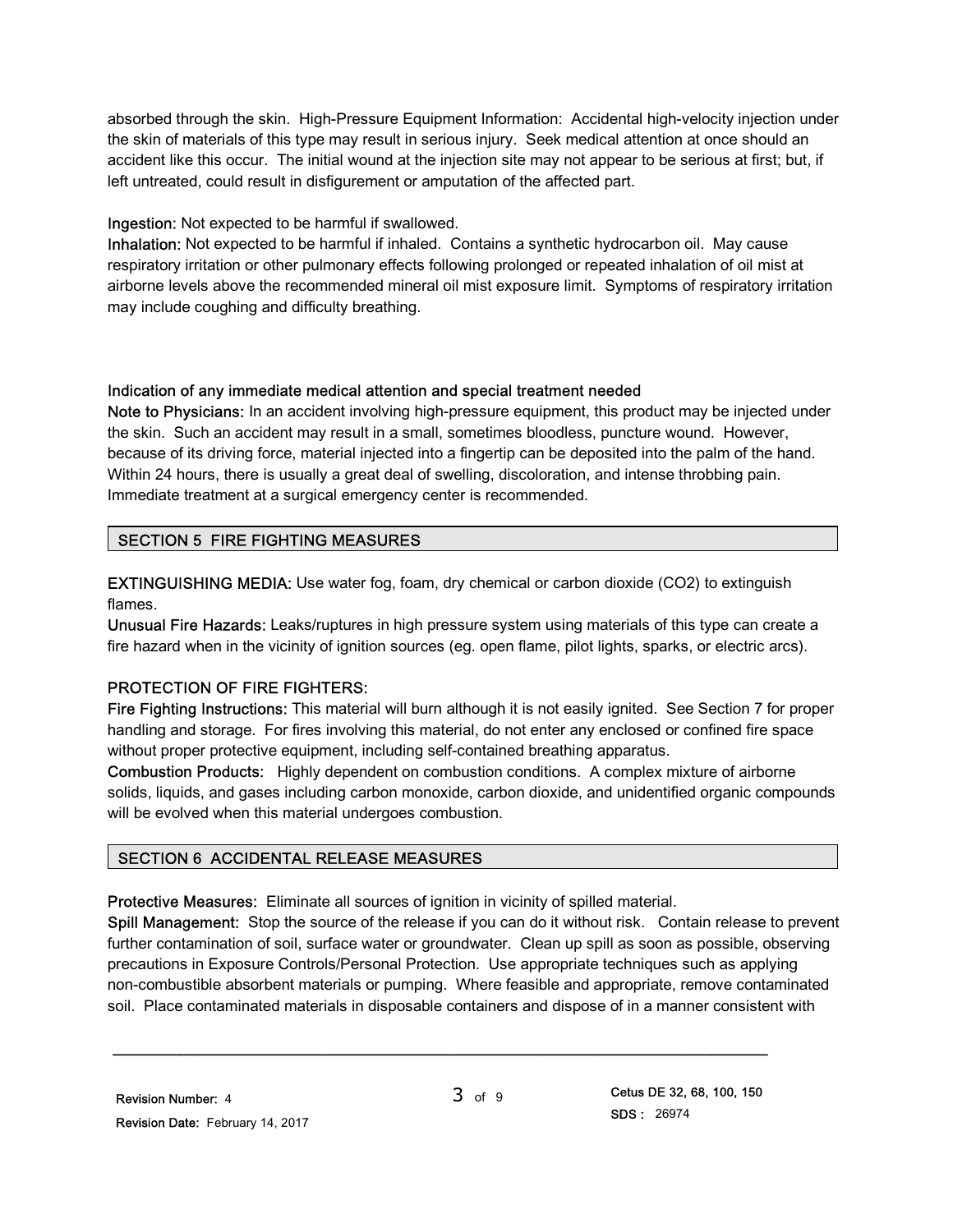applicable regulations.

Reporting: Report spills to local authorities as appropriate or required.

## SECTION 7 HANDLING AND STORAGE

General Handling Information: Avoid contaminating soil or releasing this material into sewage and drainage systems and bodies of water.

Precautionary Measures: DO NOT USE IN HIGH PRESSURE SYSTEMS in the vicinity of flames, sparks and hot surfaces. Use only in well ventilated areas. Keep container closed.

Static Hazard: Electrostatic charge may accumulate and create a hazardous condition when handling this material. To minimize this hazard, bonding and grounding may be necessary but may not, by themselves, be sufficient. Review all operations which have the potential of generating and accumulating an electrostatic charge and/or a flammable atmosphere (including tank and container filling, splash filling, tank cleaning, sampling, gauging, switch loading, filtering, mixing, agitation, and vacuum truck operations) and use appropriate mitigating procedures.

Container Warnings: Container is not designed to contain pressure. Do not use pressure to empty container or it may rupture with explosive force. Empty containers retain product residue (solid, liquid, and/or vapor) and can be dangerous. Do not pressurize, cut, weld, braze, solder, drill, grind, or expose such containers to heat, flame, sparks, static electricity, or other sources of ignition. They may explode and cause injury or death. Empty containers should be completely drained, properly closed, and promptly returned to a drum reconditioner or disposed of properly.

## SECTION 8 EXPOSURE CONTROLS/PERSONAL PROTECTION

#### GENERAL CONSIDERATIONS:

Consider the potential hazards of this material (see Section 2), applicable exposure limits, job activities, and other substances in the work place when designing engineering controls and selecting personal protective equipment. If engineering controls or work practices are not adequate to prevent exposure to harmful levels of this material, the personal protective equipment listed below is recommended. The user should read and understand all instructions and limitations supplied with the equipment since protection is usually provided for a limited time or under certain circumstances.

Special note: Do not use in breathing air apparatus or medical equipment.

#### ENGINEERING CONTROLS:

Use in a well-ventilated area.

# PERSONAL PROTECTIVE EQUIPMENT

Eye/Face Protection: No special eye protection is normally required. Where splashing is possible, wear safety glasses with side shields as a good safety practice.

Skin Protection: No special protective clothing is normally required. Where splashing is possible, select protective clothing depending on operations conducted, physical requirements and other substances in the workplace. Suggested materials for protective gloves include: Neoprene, Nitrile Rubber.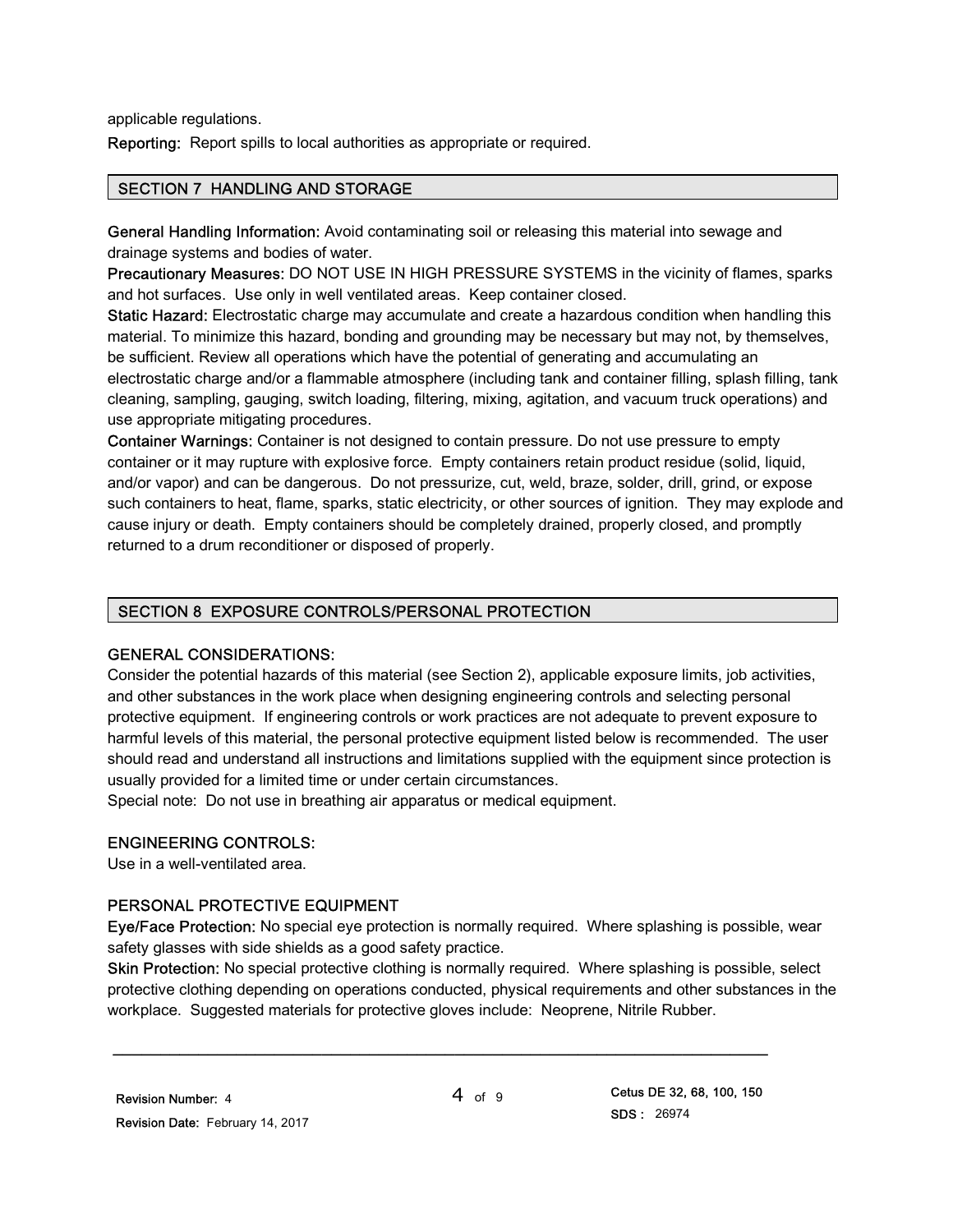## Respiratory Protection: No respiratory protection is normally required.

If user operations generate an oil mist, determine if airborne concentrations are below the occupational exposure limit for mineral oil mist. If not, wear an approved respirator that provides adequate protection from the measured concentrations of this material. For air-purifying respirators use a particulate cartridge. Use a positive pressure air-supplying respirator in circumstances where air-purifying respirators may not provide adequate protection.

## Occupational Exposure Limits:

| Component     | Country/     | <b>TWA</b>       | <b>STEL</b>              | Ceiling | <b>Notation</b> |
|---------------|--------------|------------------|--------------------------|---------|-----------------|
|               | Agency       |                  |                          |         |                 |
| Phenothiazine | <b>ACGIH</b> | $5 \text{ mg/m}$ | $\overline{\phantom{a}}$ | $- -$   | Skin            |
| Phenothiazine | <b>ACGIH</b> | $5 \text{ mg/m}$ | $\overline{\phantom{a}}$ | $- -$   | Skin            |

 NOTE ON OCCUPATIONAL EXPOSURE LIMITS: Consult local authorities for acceptable provincial values in Canada. Consult the Canadian Standards Association Standard Z94.4-2011 Selection, Use and Care of Respirators.

# SECTION 9 PHYSICAL AND CHEMICAL PROPERTIES

#### Attention: the data below are typical values and do not constitute a specification.

Color: Colorless to yellow Physical State: Liquid Odor: Faint or Mild Odor Threshold: No data available pH: Not Applicable Vapor Pressure: <0.01 mmHg (Estimated) Vapor Density (Air = 1):  $>1$  (Estimated) Initial Boiling Point: No data available Solubility: Negligible Freezing Point: Not Applicable Melting Point: No data available Density: 962 kg/m3 @ 15°C (59°F) (Typical) Viscosity: 90 mm2/s - 101 mm2/s @ 40°C (104°F) Evaporation Rate: No data available Decomposition temperature: No data available Octanol/Water Partition Coefficient: No data available

#### FLAMMABLE PROPERTIES:

Flammability (solid, gas): No Data Available

Flashpoint: (Cleveland Open Cup) 232 °C (450 °F) Minimum Autoignition: No data available

\_\_\_\_\_\_\_\_\_\_\_\_\_\_\_\_\_\_\_\_\_\_\_\_\_\_\_\_\_\_\_\_\_\_\_\_\_\_\_\_\_\_\_\_\_\_\_\_\_\_\_\_\_\_\_\_\_\_\_\_\_\_\_\_\_\_\_\_\_

5 of 9 Cetus DE 32, 68, 100, 150 SDS : 26974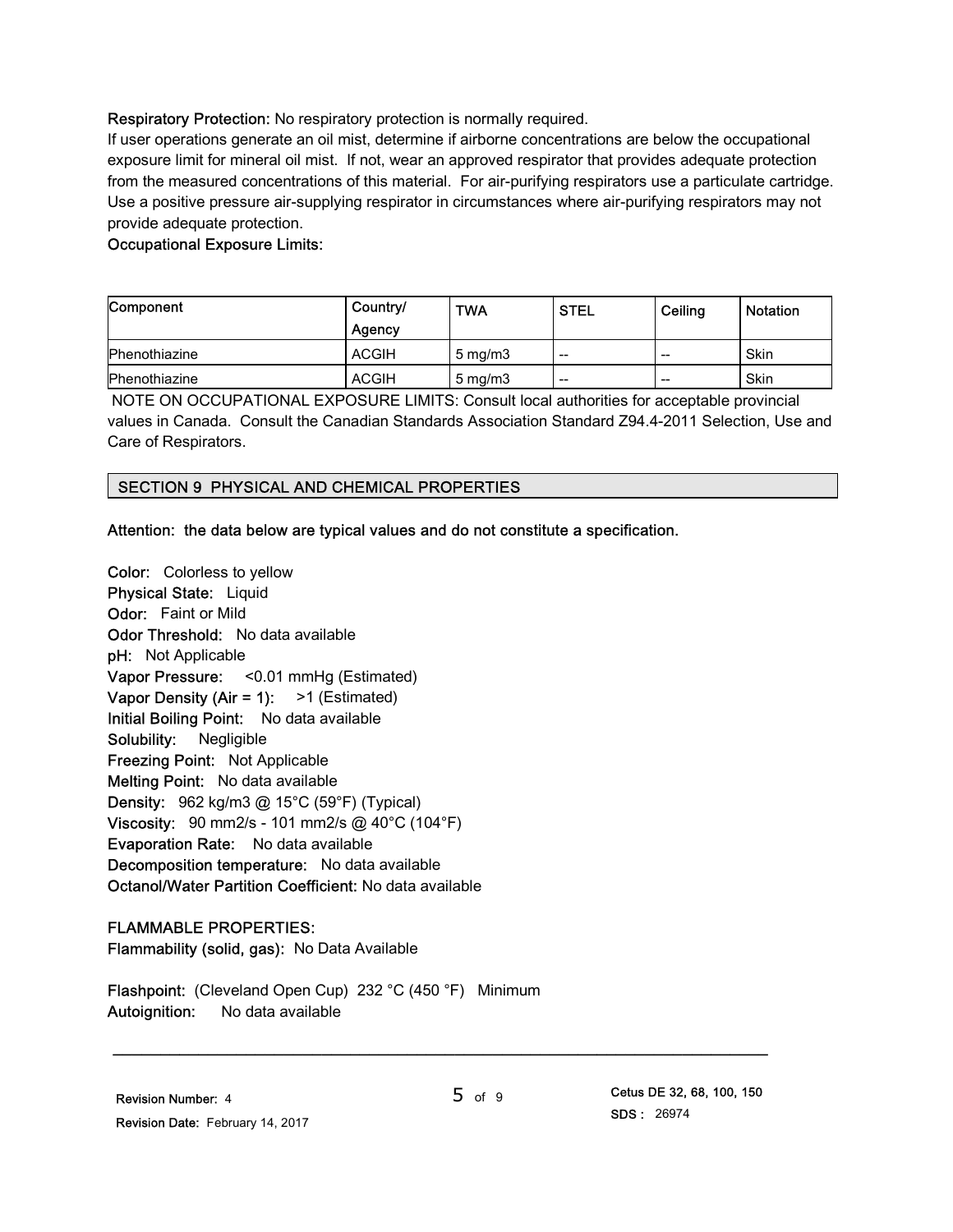# Flammability (Explosive) Limits (% by volume in air): Lower: Not Applicable Upper: Not Applicable

# SECTION 10 STABILITY AND REACTIVITY

Reactivity: May react with strong acids or strong oxidizing agents, such as chlorates, nitrates, peroxides, etc.

Chemical Stability: This material is considered stable under normal ambient and anticipated storage and handling conditions of temperature and pressure.

Incompatibility With Other Materials: Not applicable

Hazardous Decomposition Products: None known (None expected)

Hazardous Polymerization: Hazardous polymerization will not occur.

Sensitivity to Mechanical Impact: No.

# SECTION 11 TOXICOLOGICAL INFORMATION

#### Information on toxicological effects

Serious Eye Damage/Irritation: The eye irritation hazard is based on evaluation of data for similar materials or product components.

Skin Corrosion/Irritation: The skin irritation hazard is based on evaluation of data for similar materials or product components.

Skin Sensitization: The skin sensitization hazard is based on evaluation of data for similar materials or product components.

Acute Dermal Toxicity: The acute dermal toxicity hazard is based on evaluation of data for similar materials or product components.

Acute Oral Toxicity: The acute oral toxicity hazard is based on evaluation of data for similar materials or product components.

Acute Inhalation Toxicity: The acute inhalation toxicity hazard is based on evaluation of data for similar materials or product components.For additional information on the acute toxicity of the components, call the technical information center.

Acute Toxicity Estimate: Not Determined

Germ Cell Mutagenicity: The hazard evaluation is based on data for components or a similar material.

Carcinogenicity: The hazard evaluation is based on data for components or a similar material.

Reproductive Toxicity: The hazard evaluation is based on data for components or a similar material.

\_\_\_\_\_\_\_\_\_\_\_\_\_\_\_\_\_\_\_\_\_\_\_\_\_\_\_\_\_\_\_\_\_\_\_\_\_\_\_\_\_\_\_\_\_\_\_\_\_\_\_\_\_\_\_\_\_\_\_\_\_\_\_\_\_\_\_\_\_

Specific Target Organ Toxicity - Single Exposure: The hazard evaluation is based on data for components or a similar material.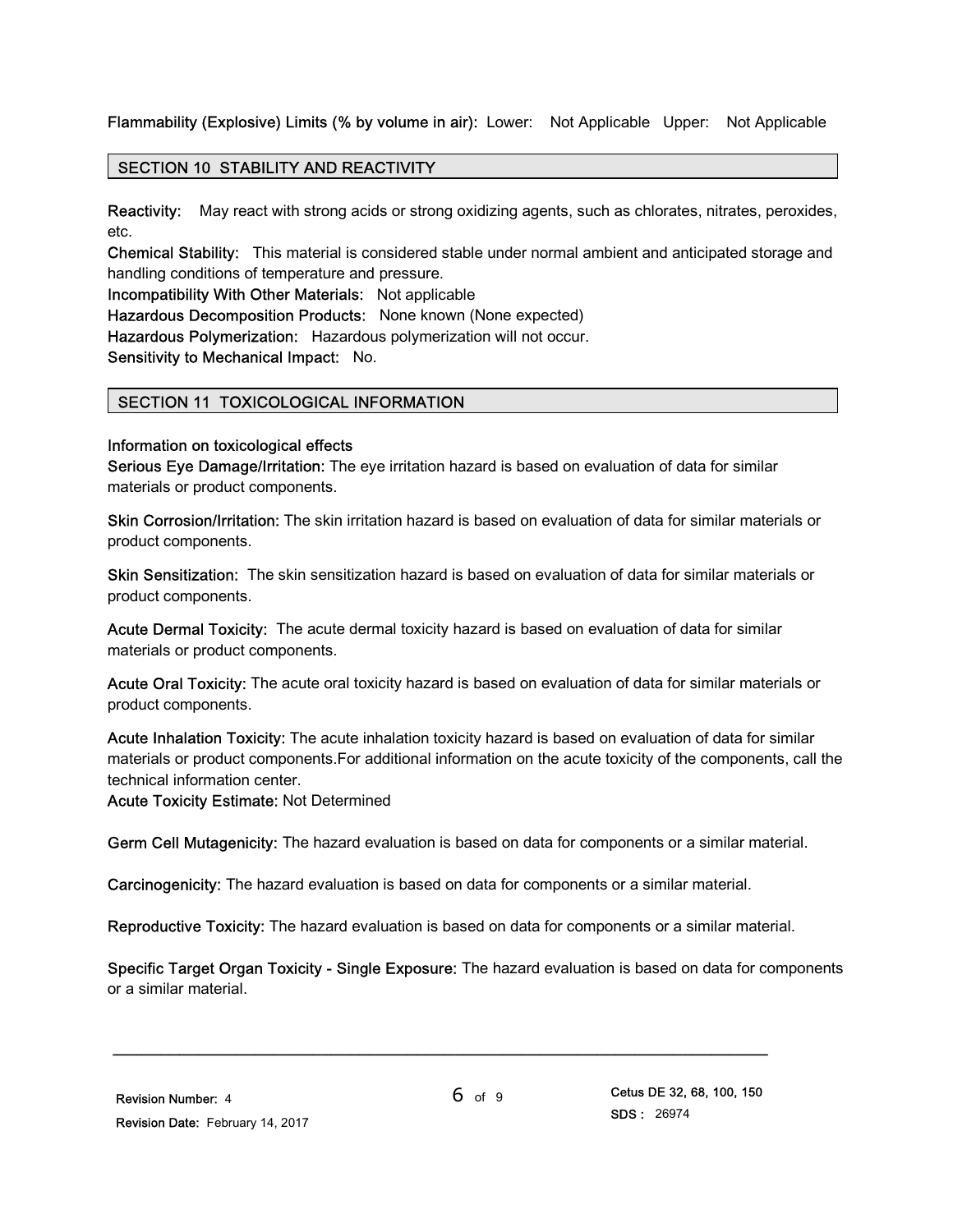Specific Target Organ Toxicity - Repeated Exposure: The hazard evaluation is based on data for components or a similar material.

## SECTION 12 ECOLOGICAL INFORMATION

#### **ECOTOXICITY**

This material is expected to be harmful to aquatic organisms.

The product has not been tested. The statement has been derived from the properties of the individual components.

# **MOBILITY**

No data available.

#### PERSISTENCE AND DEGRADABILITY

This material is not expected to be readily biodegradable. The product has not been tested. The statement has been derived from the properties of the individual components.

#### POTENTIAL TO BIOACCUMULATE

Bioconcentration Factor: No data available. Octanol/Water Partition Coefficient: No data available

#### SECTION 13 DISPOSAL CONSIDERATIONS

Use material for its intended purpose or recycle if possible. Oil collection services are available for used oil recycling or disposal. Place contaminated materials in containers and dispose of in a manner consistent with applicable regulations. Contact your sales representative or local environmental or health authorities for approved disposal or recycling methods. (See B.C. Reg. GY/92 Waste Management Act; R.R.O. 1990, Reg. 347 General-Waste Management; C.C.SM.c. W40 The Waste Reduction and Prevention Act; N.S. Reg. 51/95 and N.S. Reg. 179/96 for examples of Provincial legislation.)

# SECTION 14 TRANSPORT INFORMATION

The description shown may not apply to all shipping situations. Consult 49CFR, or appropriate Dangerous Goods Regulations, for additional description requirements (e.g., technical name) and mode-specific or quantity-specific shipping requirements.

TC Shipping Description: NOT REGULATED AS DANGEROUS GOODS FOR TRANSPORT UNDER TRANSPORT CANADA (TDG)

IMO/IMDG Shipping Description: NOT REGULATED AS DANGEROUS GOODS FOR TRANSPORT UNDER THE IMDG CODE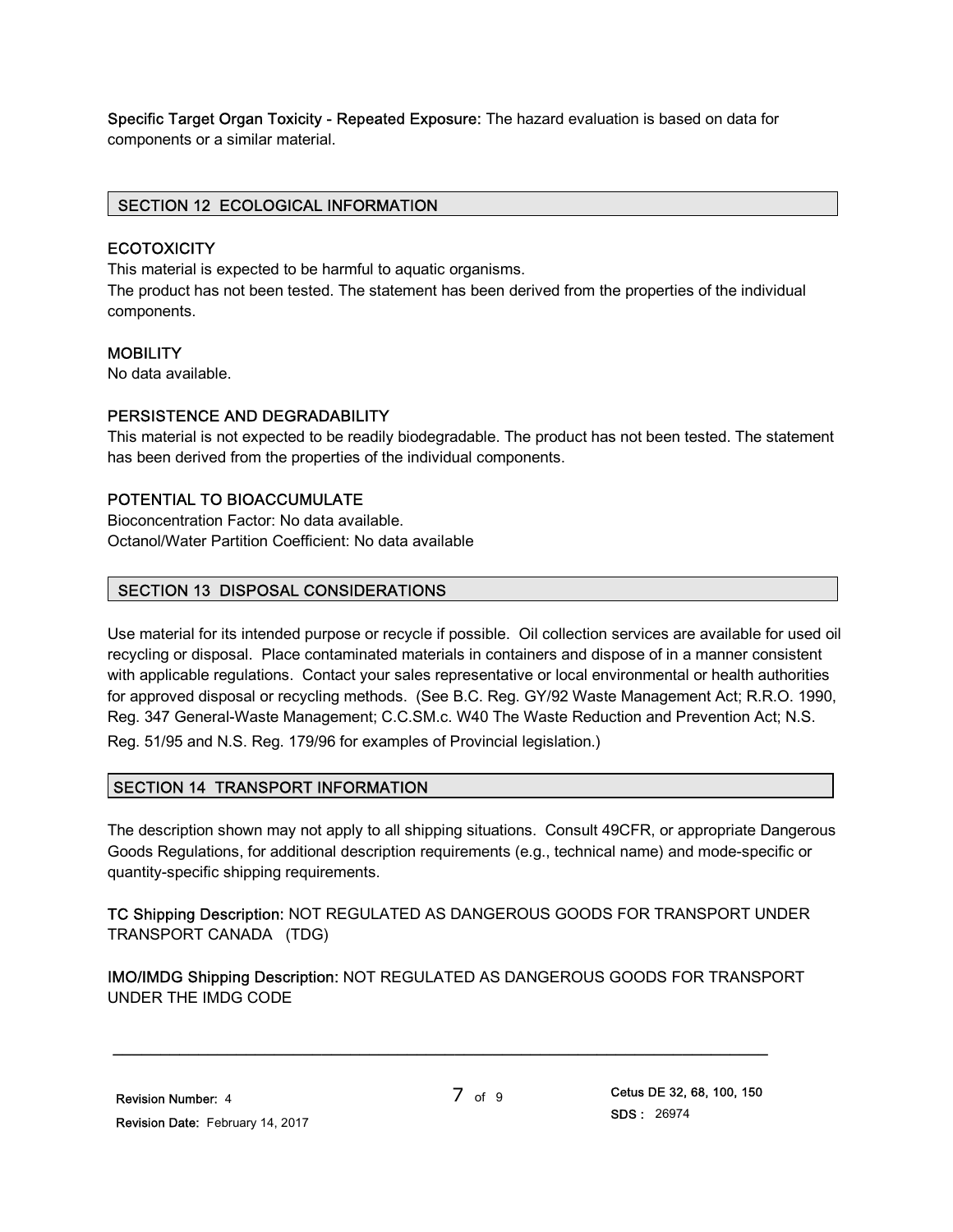# ICAO/IATA Shipping Description: NOT REGULATED AS DANGEROUS GOODS FOR TRANSPORT UNDER ICAO

# DOT Shipping Description: NOT REGULATED AS A HAZARDOUS MATERIAL UNDER 49 CFR

# SECTION 15 REGULATORY INFORMATION

# REGULATORY LISTS SEARCHED:

 01-1=IARC Group 1 01-2A=IARC Group 2A 01-2B=IARC Group 2B 35=WHMIS IDL

The following components of this material are found on the regulatory lists indicated. Phenothiazine 35

# CHEMICAL INVENTORIES:

All components comply with the following chemical inventory requirements: AICS (Australia), DSL (Canada), EINECS (European Union), ENCS (Japan), IECSC (China), KECI (Korea), NZIoC (New Zealand), PICCS (Philippines), TCSI (Taiwan), TSCA (United States).

# SECTION 16 OTHER INFORMATION

REVISION STATEMENT: This revision updates the following sections of this Material Safety Data Sheet: 1,2,3,9,12,14,15,16

Revision Date: February 14, 2017

# ABBREVIATIONS THAT MAY HAVE BEEN USED IN THIS DOCUMENT:

| <b>TLV</b><br><b>Threshold Limit Value</b>                            | <b>TWA</b><br>Time Weighted Average<br>$\overline{\phantom{a}}$                          |
|-----------------------------------------------------------------------|------------------------------------------------------------------------------------------|
| STEL -<br>Short-term Exposure Limit                                   | PEL.<br>Permissible Exposure Limit<br>$\overline{\phantom{a}}$                           |
| <b>GHS</b><br><b>Globally Harmonized System</b><br>$\blacksquare$     | <b>CAS</b><br><b>Chemical Abstract Service Number</b><br>$\overline{\phantom{0}}$        |
| American Conference of Governmental<br>ACGIH<br>$\sim$                | <b>IMO/IMDG</b><br>International Maritime Dangerous Goods<br>$\overline{\phantom{0}}$    |
| Industrial Hygienists                                                 | Code                                                                                     |
| API - American Petroleum Institute                                    | <b>SDS</b><br>Safety Data Sheet                                                          |
| WHMIS<br>Workplace Hazardous Materials<br>$\sim 100$                  | <b>NFPA</b><br>National Fire Protection Association (USA)<br>$\sim$                      |
| Information System                                                    |                                                                                          |
| <b>DOT</b><br>Department of Transportation (USA)                      | NTP<br>National Toxicology Program (USA)<br>$\sim$                                       |
| <b>IARC</b><br>International Agency for Research on<br>$\blacksquare$ | <b>OSHA</b><br>Occupational Safety and Health Administration<br>$\overline{\phantom{0}}$ |
| Cancer                                                                |                                                                                          |